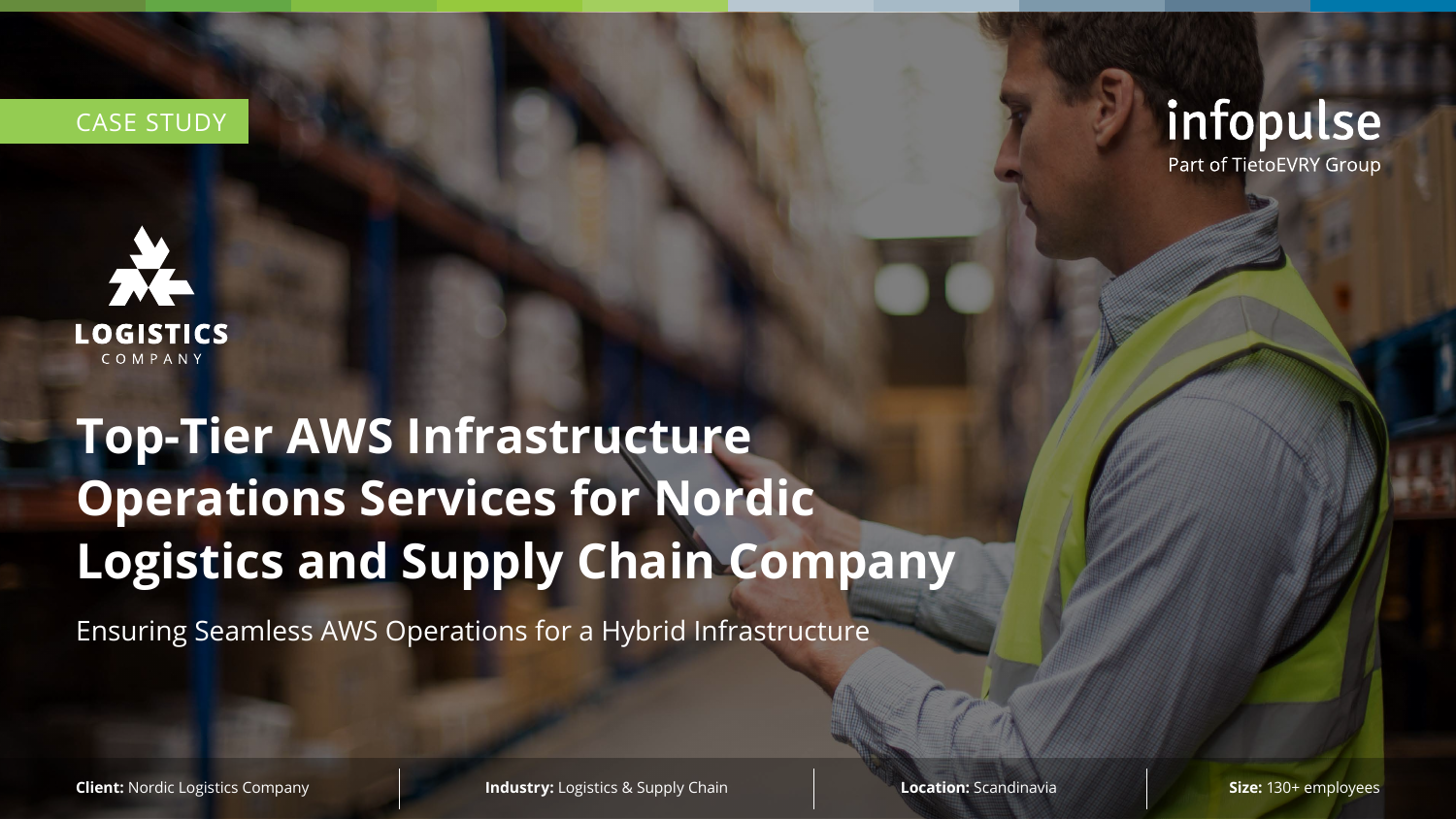#### CUSTOMER BACKGROUND

Our customer operates a system that simplifies the distribution of goods and improves sustainability across the supply chain of Nordic FMCGs. The company develops reusable crates and pallets, which significantly reduces CO2 emissions, food waste, product damage, and labor efforts in comparison to disposable packaging.

#### BUSINESS CHALLENGE

- The major part of the customer's infrastructure was maintained on-premises with only a part deployed on AWS. The primary business challenges were to ensure the seamless functioning of the existing hybrid infrastructure. Later, this would pave the way for the full-scale
- In addition, our customer was collaborating with a thirdparty vendor, responsible for the development of an ML-driven data analytics solution, which then had to be
- Thus, in order to ensure further sustainable business

infrastructure migration to the cloud.

transferred to the AWS environment.

growth, our customer had to:

- Remodel the existing business processes to minimize the participation of in-house specialists in operational activities and redirect their efforts to strategic business tasks
- Establish professional external expertise for AWS operations
- Support seamless functioning of AWS servers, databases, and network components
- Rework the infrastructure to integrate a robust data backup and recovery
- Ensure efficient event/ incident/ change management according to ITOM best practices
- Enhance the networking between the on-premises and AWS infrastructure components
- Develop an AWS-based platform for a machine learning side project
- Conduct a full-scale cloud-readiness assessment to ensure seamless migration of the entire infrastructure to AWS in the future.

#### SOLUTION

Infopulse assembled an AWS operations center to address the full scope of the customer's business challenges. Our experts have implemented a complex RACI matrix to effectively rearrange and distribute responsibilities across teams. The RACI matrix enabled the customer to focus on strategic tasks while being informed about the ongoing operations.

#### **The core part of Infopulse's AWS operations center activities included the following:**

- Development of thorough runbooks and standard operating procedures (SOPs), and making them available for all parties to enhance the efficiency of AWS operations
- Implemented 24/7 infrastructure monitoring and event processing with less than 30 minutes reaction time to critical incidents





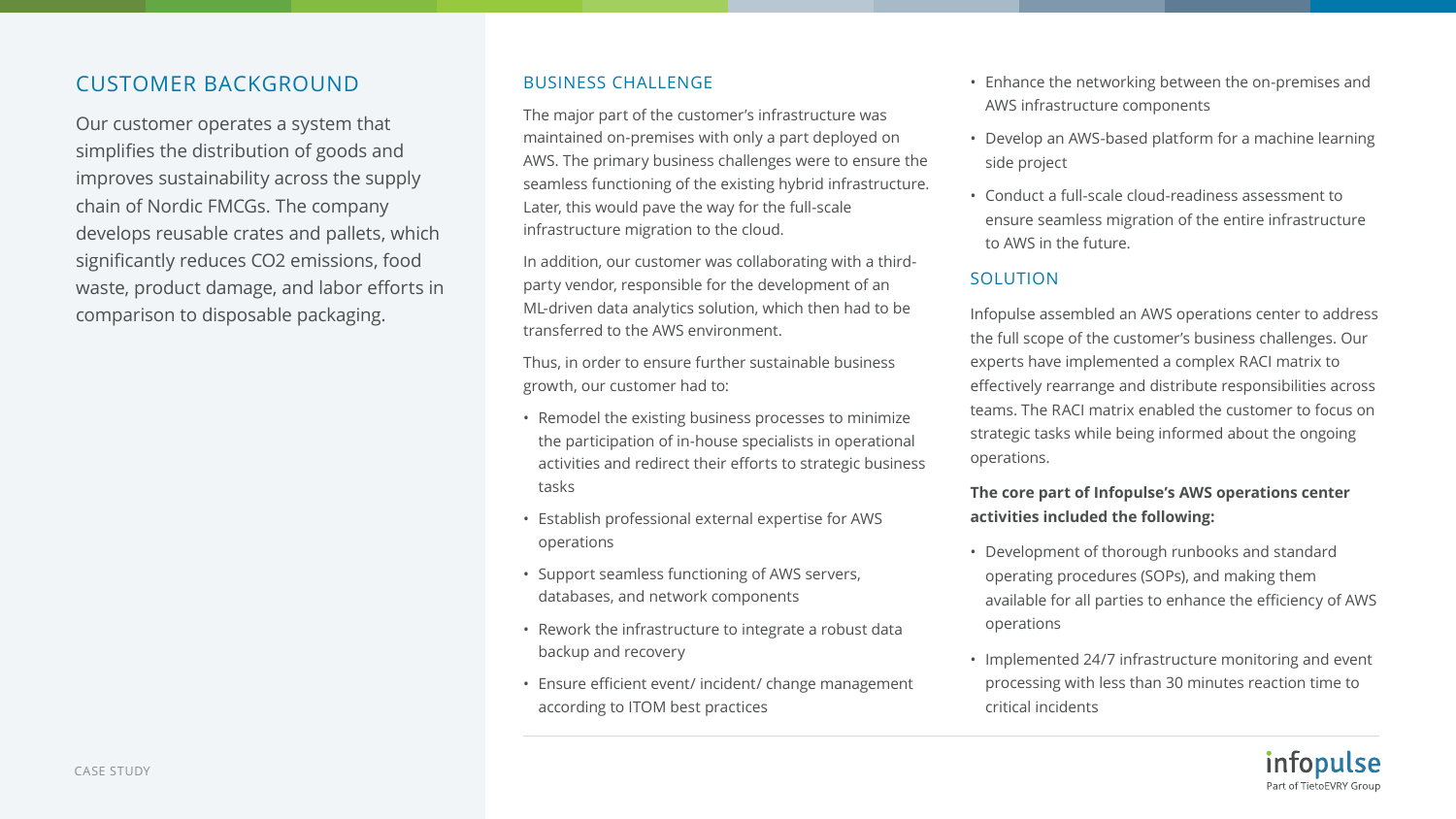- Established a robust backup and recovery across all AWS servers and relational databases (RDS)
- Improved networking by setting up VPN between the on-premises and AWS-based environments
- Enhanced the security, control, and visibility of AWS resources by configuring AWS identity and access management (IAM)
- Set up an AWS-based platform for the customer's machine learning side project, added and fixed all necessary permissions, and handled AWS support case management
- Utilized Microsoft Teams and Slack to facilitate communication between all parties, and established multiple channels, sub-channels, groups and configured alerts to quickly inform and engage the respective parties during incidents.

Our experts have also developed a **multifunctional ServiceNow-driven solution** that focuses on infrastructure automation and ticket management. The solution is integrated with AWS and includes the full list of the customer's servers. By accessing ServiceNow Cloud Provisioning and Governance, the customer can manage their cloud environment: check the status of their servers, reboot them if needed, and add or remove virtual machines in the AWS environment. The tool is integrated with 24/7 AWS site monitoring to further enhance

ticket management. In the future, ServiceNow will help to automate the entire scope of the customer's AWS operations and monitoring processes after the full-scale migration to AWS. And the groundwork for the migration has already been done.

By implementing advanced **Autodiscovery tools**, the Infopulse team has conducted a thorough **cloudreadiness assessment** for the customer. The scope included a full-scale analysis of the existing environment, architecture design proposal, including a comprehensive list of applications and databases that can be migrated as-is, and those that require full or partial redesign. The assessment also featured a full scope of cost changes and expert advice on which processes must be transferred into PaaS and which should remain in IaaS to achieve maximum cost-efficiency.

#### TECHNOLOGIES & TOOLS

• **AWS** – all AWS-related activities, including backup and recovery, IAM, support case management, etc.

- 
- **ServiceNow** multifunctional solution for infrastructure automation and ticket management.
- **CMDB**  comprehensive database that displays all servers and their status.
- precise cloud-readiness assessment.

• **Autodiscovery** – tools for discovering the servers, their load and performance, which served as the basis for a

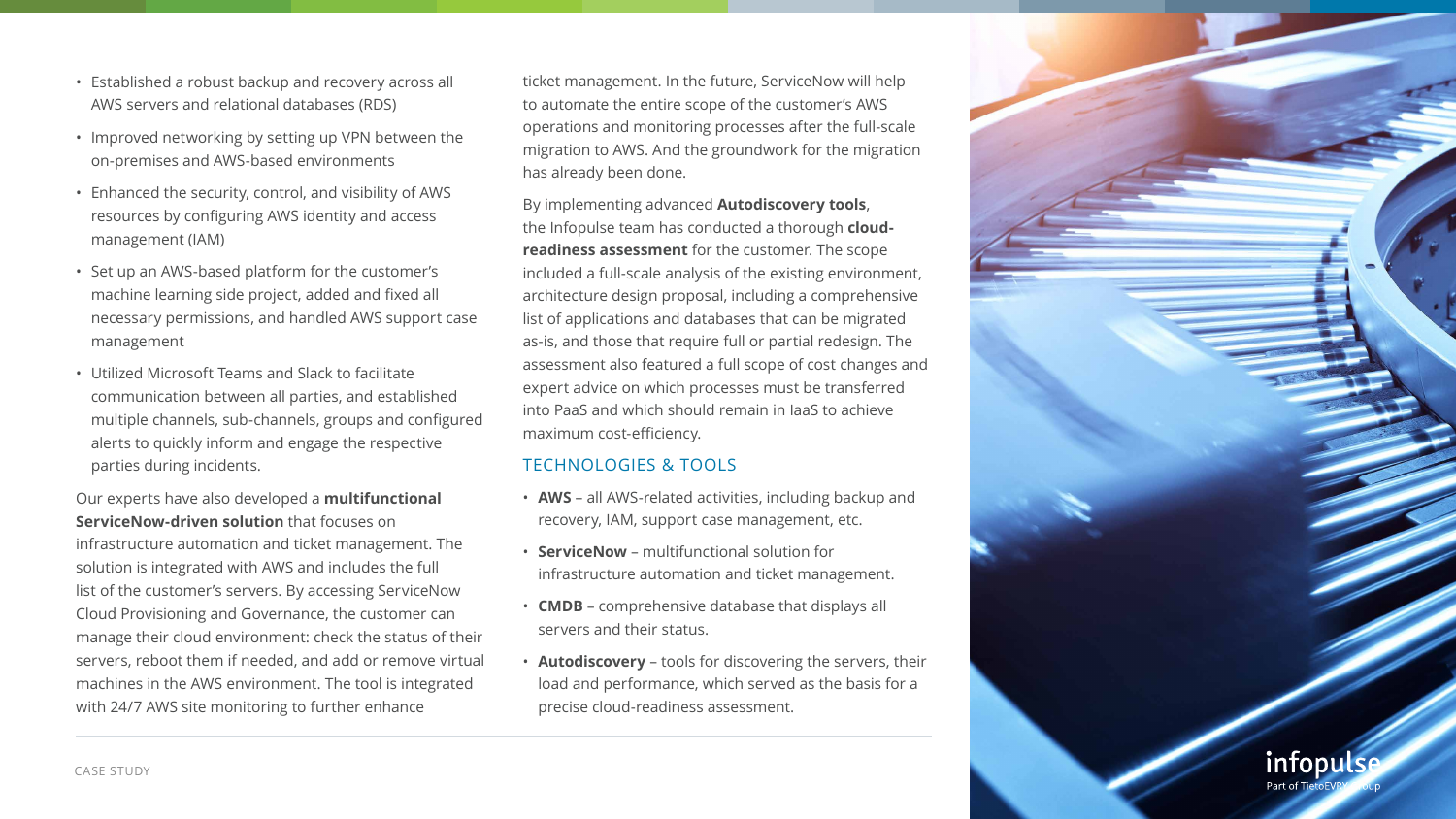- **Site 24/7** infrastructure monitoring and event processing activities.
- **Infrastructure as code (IaC) via Terraform** Terraform is a tool for building, changing, and versioning infrastructure. The customer's environment is planned to be deployed on Terraform to further enhance infrastructure management.
- **Microsoft Teams/Slack** to facilitate communication between parties and improve incident management.

#### BUSINESS VALUE

Our dedicated AWS operations center enhanced the fault tolerance and efficiency of the customer's infrastructure by rearranging the responsibilities via a comprehensive RACI matrix and providing a full spectrum of external AWS operations services. As a result, the Infopulse team delivered the following business benefits for our customer:

- Established an effective backup and recovery that ensures robust security of the customer's data
- Access to detailed documentation on the improvement of AWS operations efficiency
- Ensured seamless 24/7 AWS operations service with quick response times, resulting in 99.9% infrastructure availability
- No critical incidents and no escalations from the customer or the third-party development team
- Improved collaboration between all parties and facilitated the customer's machine learning side project by developing a dedicated AWS platform
- Implemented a ServiceNow-based solution that provides a holistic view of the infrastructure, optimizes operations, ensures efficient ITOM processes, and paves the way for end-to-end AWS infrastructure operations and monitoring automation
- Assessed the customer's cloud readiness and designed a precise and cost-efficient cloud migration scenario.

**Upon successful implementation of the project, the customer extended the partnership with Infopulse to conduct a full-scale migration of their IT** 

**infrastructure to the AWS cloud.** 

#### OTHER PROJECT FACTS



#### **TEAM SIZE:** 10 FTE



**DURATION:** 1 MONTH – ONBOARDING OF THE INFOPULSE TEAM, AND COMPLETION OF ALL AWS/SERVICENOW-RELATED ACTIVITIES, INCLUDING THE CLOUD-READINESS ASSESSMENT.



#### **ONGOING 24/7 SUPPORT** SINCE JULY 2020.